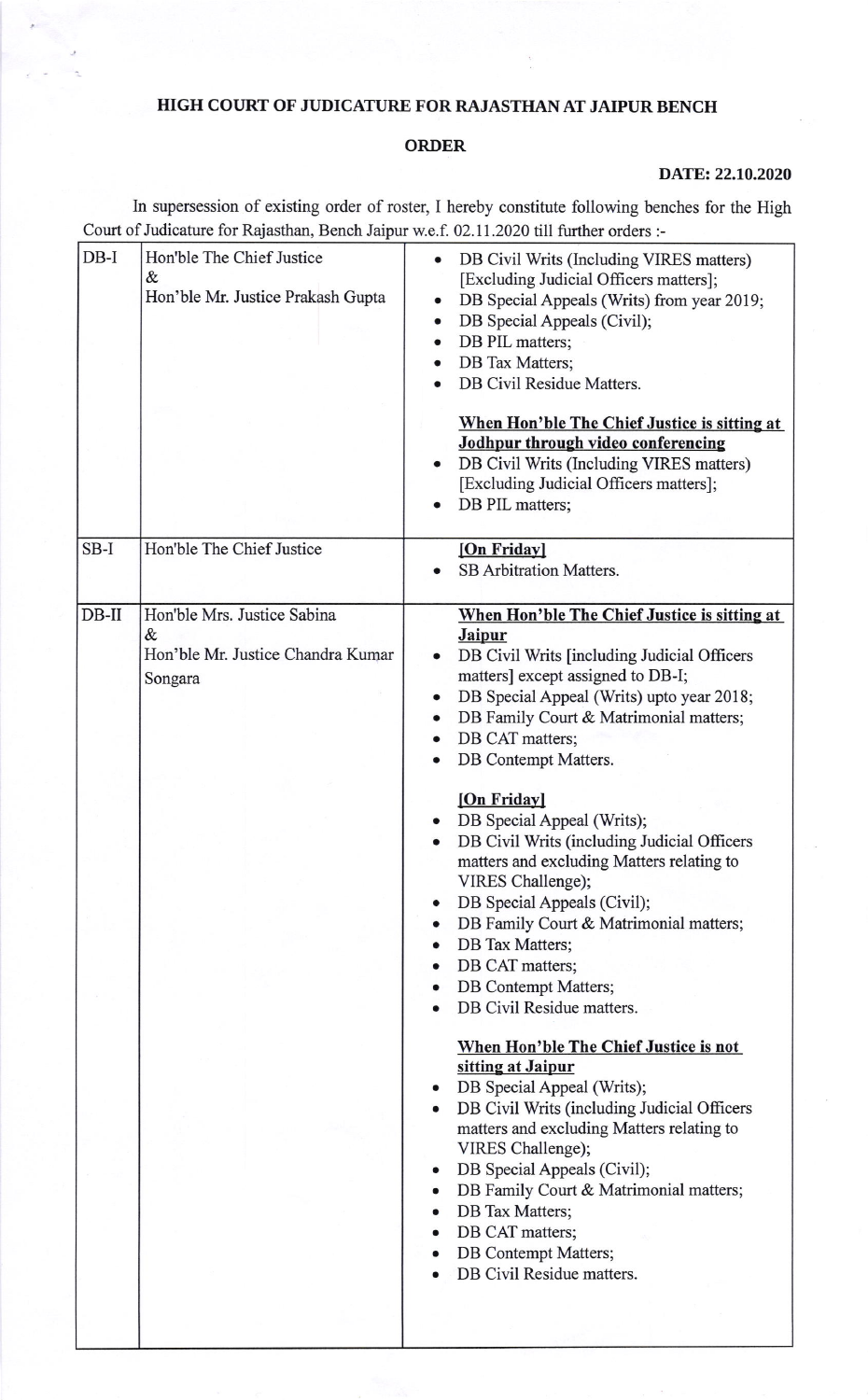| $SB-II$      | Hon'ble Mr. Justice Prakash Gupta                                                        | When Hon'ble The Chief Justice is sitting at<br><b>Jaipur</b><br>[On Friday]<br>SB Civil Miscellaneous Appeals [MACT<br>Matters ];<br>When Hon'ble The Chief Justice is not<br>sitting at Jaipur                                            |
|--------------|------------------------------------------------------------------------------------------|---------------------------------------------------------------------------------------------------------------------------------------------------------------------------------------------------------------------------------------------|
|              |                                                                                          | SB Civil Miscellaneous Appeals [MACT<br>Matters ];                                                                                                                                                                                          |
| DB-III       | Hon'ble Mr. Justice Goverdhan<br>Bardhar<br>&<br>Hon'ble Mr. Justice Manoj Kumar<br>Vyas | DB Criminal Appeals;<br>٠<br>DB Criminal Leave to Appeal;<br>DB Habeas Corpus Writs;<br>٠<br>DB Criminal Writs;<br>DB Criminal Residue matters.                                                                                             |
| SB-III       | Hon'ble Mr. Justice Pankaj Bhandari                                                      | SB Criminal Misc. Bails u/s 439 of Cr.P.C<br>$\bullet$<br>(Upto Registration Number 12000/2020);<br>SB Criminal Appeals u/s 14-A of SC & ST<br>٠<br>(POA) Act relalting to Bails (Registered upto<br>the month of September 2020);          |
| <b>SB-IV</b> | Hon'ble Mr. Justice S. P. Sharma                                                         | SB Civil Service Writs.<br>٠                                                                                                                                                                                                                |
| $SB-V$       | Hon'ble Mr. Justice Ashok Kumar<br>Gaur                                                  | All SB Civil Misc. Writs<br>$\bullet$<br>SB Civil Contempt matters.<br>Company matters.                                                                                                                                                     |
| SB-VI        | Hon'ble Mr. Justice Inderjeet Singh                                                      | When Hon'ble The Chief Justice is sitting at<br><b>Jaipur</b><br>SB Civil First Appeals;<br>SB Civil Second Appeals;<br>SB Civil Revisions including Civil Sales Tax<br>Revisions.;<br>SB Civil Misc. Appeals;<br>SB Civil Residue Matters. |
|              |                                                                                          | (ON Friday)<br>SB Civil First Appeals;<br>SB Civil Second Appeals;<br>SB Civil Revisions;<br>SB Civil Misc. Appeals [Non-MACT Matters];<br>SB Civil Residue Matters.                                                                        |
|              |                                                                                          | When Hon'ble The Chief Justice is not<br>sitting at Jaipur<br>SB Civil First Appeals;<br>SB Civil Second Appeals;<br>SB Civil Revisions;<br>SB Civil Misc. Appeals [Non-MACT Matters];<br>SB Civil Residue Matters.                         |
| SB-VII       | Hon'ble Mr. Justice Narendra Singh<br>Dhaddha                                            | SB Criminal Appeals;<br>٠<br>SB Criminal Leave to Appeal;<br>٠<br>SB Criminal Revisions;<br>٠<br>SB Criminal Residue Matters;<br>SB Criminal Misc. Bails u/s 438 of Cr.P.C.                                                                 |